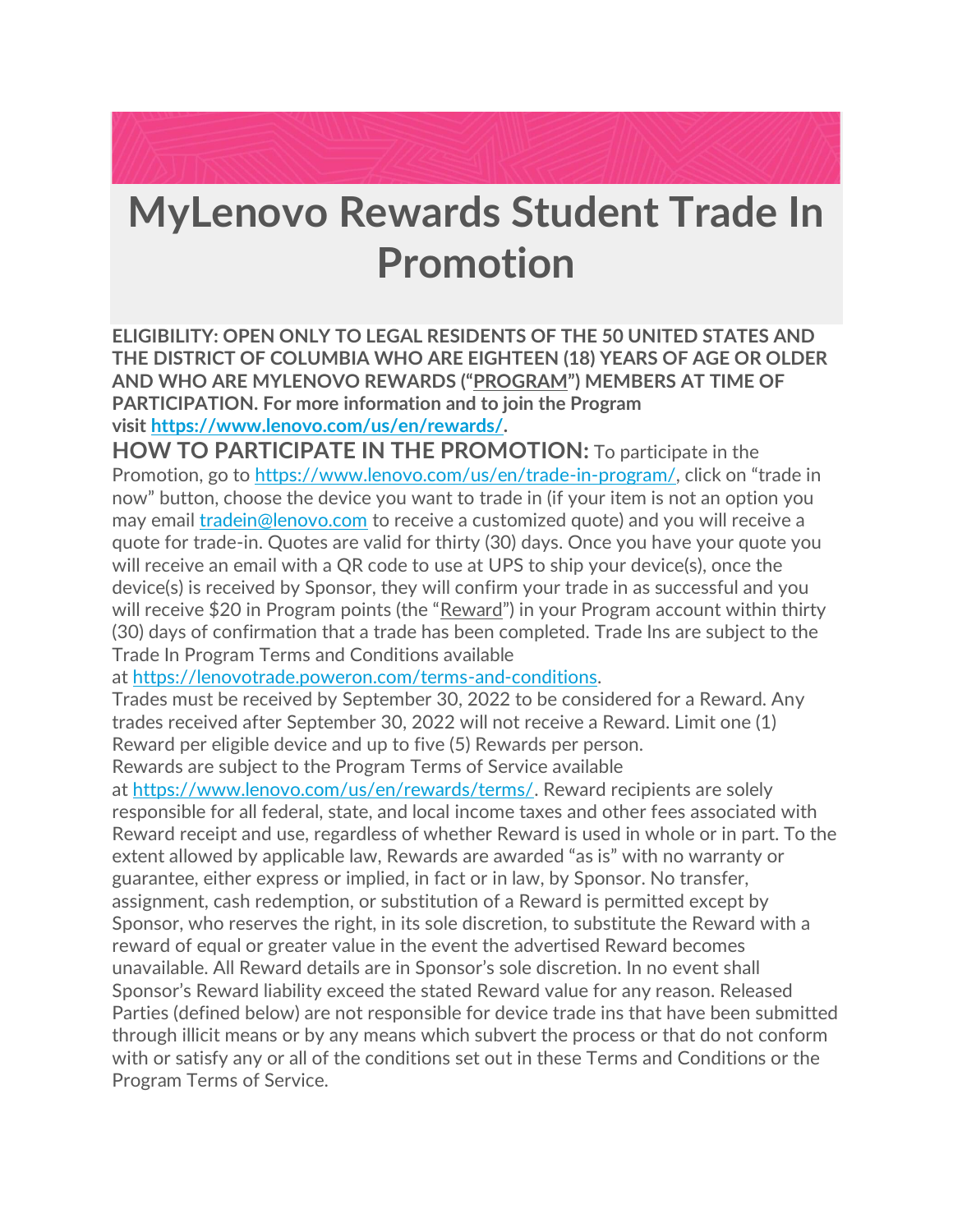**GENERAL CONDITIONS/DISCLAIMERS:** If for any reason the Promotion is not capable of running as planned, or if any part of the Promotion or any process associated therewith becomes corrupted or does not allow the proper operation of the Promotion, or if infection by virus, bugs, tampering, unauthorized intervention, fraud, technical failures, or any other cause, in Sponsor's sole opinion, corrupt or affect the administration, security, fairness, integrity, or proper conduct of this Promotion, Sponsor reserves the right, at its sole discretion, to disqualify any individual implicated in such action, and/or to cancel, terminate, modify or suspend this Promotion in whole or in part. If the Promotion is cancelled or terminated prior to the stated end date, Sponsor reserves the right to issue Rewards only to those eligible, non-suspect, participants who submitted eligible trade-ins prior to the time of the action or event warranting such cancellation/termination. Proof of entering information on the Promotion's website is not considered proof of delivery or receipt by Sponsor. False and/or deceptive acts of any kind shall render a participant ineligible to receive a Reward. Released Parties are not responsible for any typographical or other error in the printing, advertising, or administration of the Promotion. By participating in this Promotion, participants: (a) agree to be bound by the terms of these Terms and Conditions and the decisions of the Sponsor, which shall be final and binding in all matters relating to the Promotion; (b) agree that Sponsor, its subsidiaries, affiliates, representatives, divisions, suppliers and advertising and promotion agencies; and all of their respective officers, directors, employees, representatives, and agents (collectively, "Released Parties") are not responsible for printing, typographical, human, distribution, production, omission, or other errors of any kind that may occur in connection with the Promotion, including, without limitation, errors in connection with the administration of the Promotion, the processing of trade-ins, lost, late, damaged, misdirected, garbled, illegible, or incomplete trade-ins; incorrect or inaccurate entry information whether caused by participants or by any of the equipment or programming associated with or utilized in the Promotion or by any technical or human error which may occur in the transmission, receipt or processing of trade-ins; trade-ins not received due to lost, failed, delayed or interrupted connections or miscommunications; other electronic malfunctions, delays, or errors; human error; technical malfunctions or defects of computer systems or telephone networks utilized in the Promotion; theft, tampering, destruction of or unauthorized access to, or alteration of, trade-ins; data processing that is processed late or incorrectly, or in any other Promotion-related materials or the receipt and/or use of Rewards; (c) agree to indemnify and hold harmless the Released Parties from and against any and all injuries, claims, damages, or losses of any kind that arise from or are sustained directly or indirectly, in whole or in part, in connection with acceptance or use/misuse of a Reward or from participation in the Promotion. Released Parties are not responsible for any condition that might cause the Promotion to be disrupted or corrupted, including an act of God, hurricane, war, fire, riot, terrorism, act of public enemies, actions of governmental authorities, or any other causes. The Sponsor may prohibit you from participating in the Promotion, at its sole discretion, if you repeatedly show a disregard for these Terms and Conditions or act: (i) in a manner they determine to be not fair or equitable; (ii) with an intent to annoy, threaten, or harass any other entity or the Sponsor; or (c) in any other